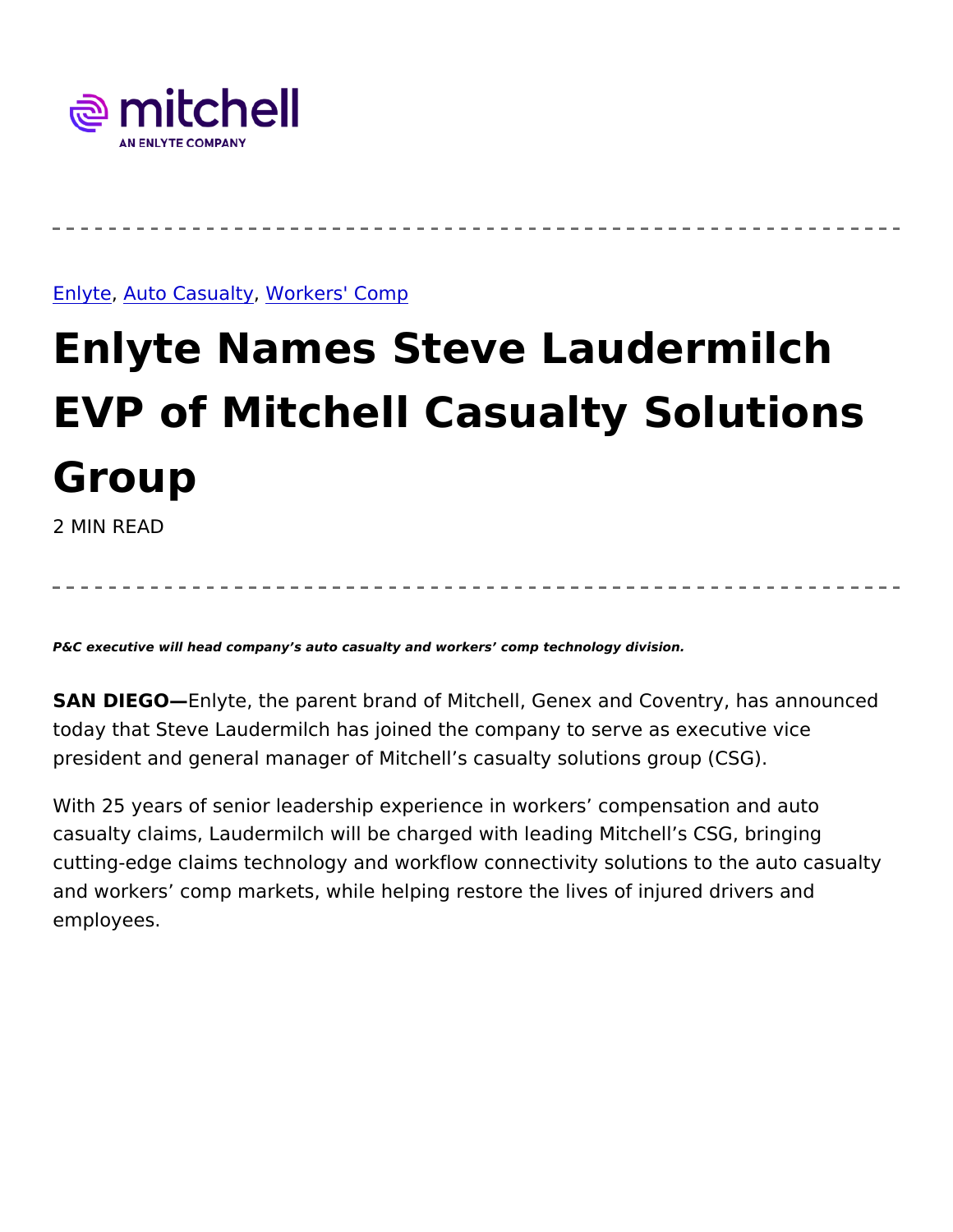We re very excited and honored to have Steve Laudermilch join the Alex Sun, Enlyte CEO. Steve is a proven leader who comes to us w record of delivering results in workers compensation and auto case organizations. We look forward to him utilizing his extensive exper to propel our products and services for years to come.

Prior to joining Enlyte, Laudermilch served as U.S. chief claims off major underwriter of specialty insurance products in the property a this role, he led the technical claims teams for casualty, workers and property and programs, and had oversight for claims operations and Prior to Argo, Laudermilch held key positions at Chubb, a leading p insurance company, and Deloitte Consulting.

Laudermilch holds an MBA from Saint Joseph s University, Philadel economics from Ursinus College, Collegeville, PA.

\*\*\*

### About Enlyte

Enlytewww.enlyte.com th[e](http://www.enlyte.com/) parent brand of Mitchell | Genex | Covent cost-containment technology, independent medical exams (IME), pro networks, case management services, pharmacy benefit and disabil three businesses have recently aligned their joint industry expertis technology solutions into a combined organization of nearly 6,000 and to simplifying and optimizing property, casualty and disability clain services.

#### About Mitchell

Mitchell Internatio(maww.mitchell) comentivers smart technology solution services to the auto insurance, collision repair, disability and work markets. Through deep industry expertise, connections throughout to ecosystem and advanced technology such as artificial intelligence and cloud